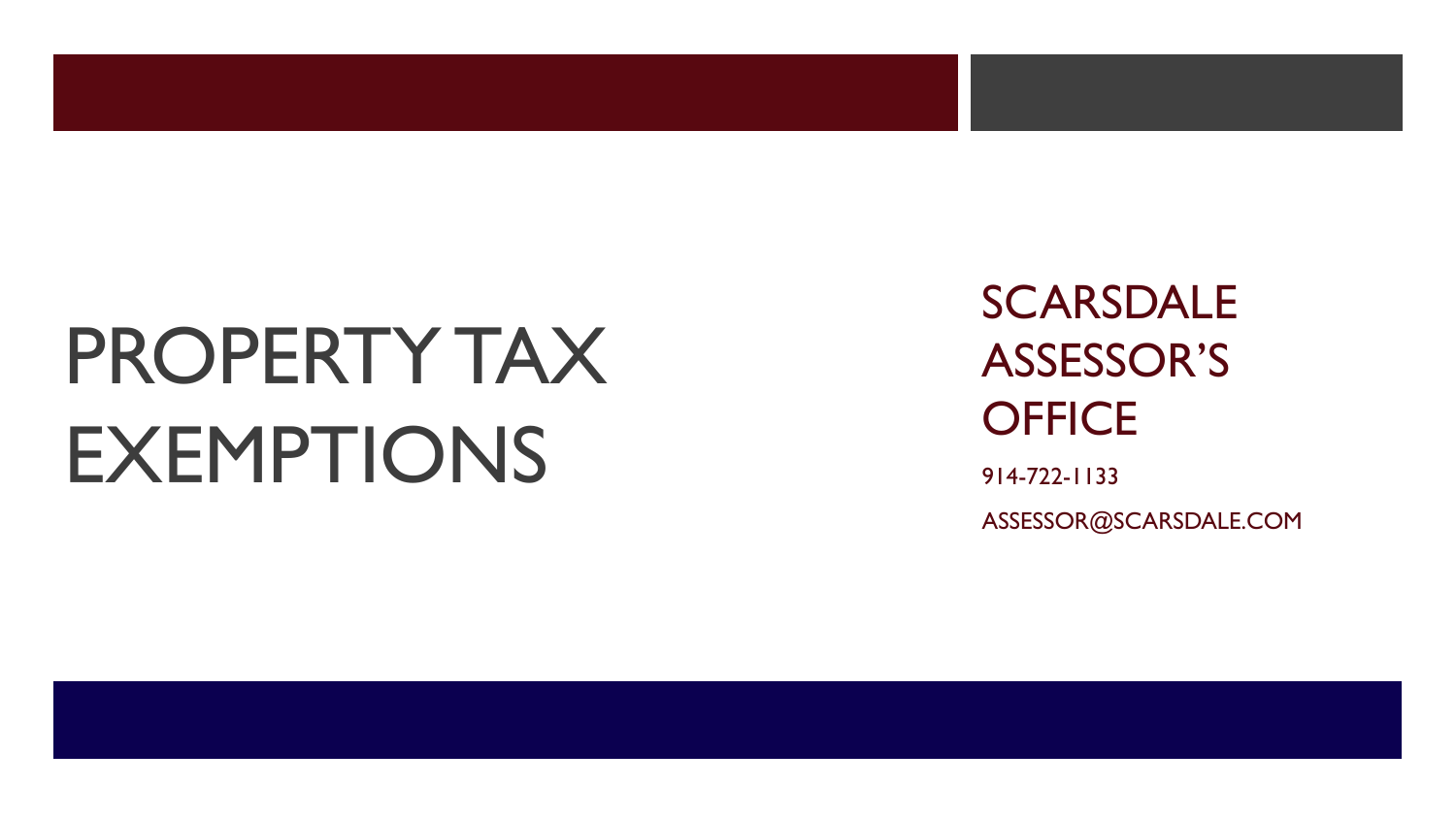#### STAR EXEMPTION *A REDUCTION ON YOUR SCHOOL TAX BILL*

- If you're currently receiving the Basic STAR exemption and you're 65 years of age or older by December 31 with household income of \$92,000 or less, you may be eligible to upgrade to the Enhanced STAR exemption.
- Forms can be found at [www.tax.ny.gov](http://www.tax.ny.gov/)

-IVP FORM (Income Verification Program)

-RP-425 Enhanced STAR Application

- Application deadline is May 01 of each year.
- Basic Savings Amount is up to \$1,218.
- Enhanced Savings Amount is up to \$2,759.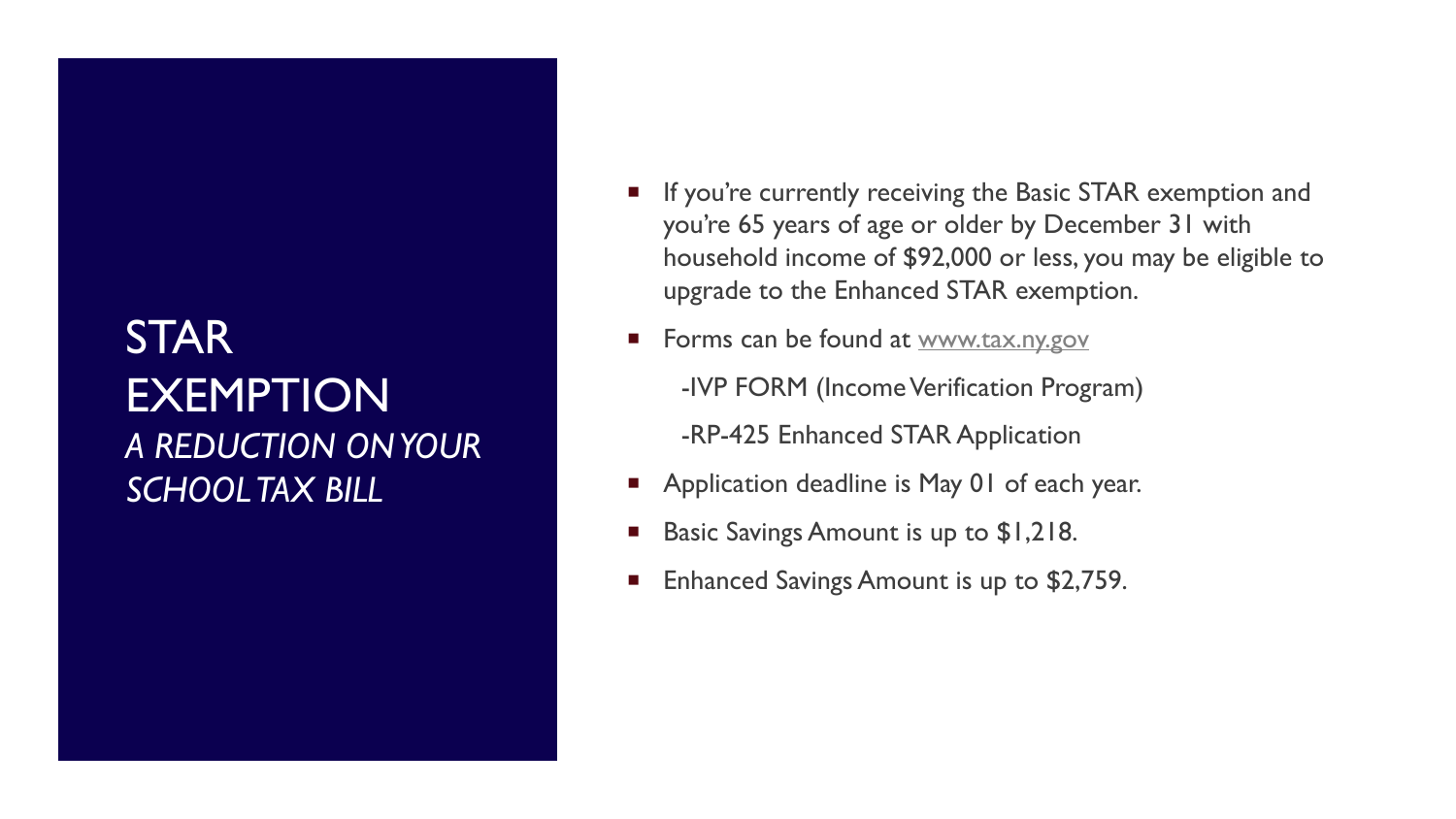#### STAR CREDIT *A CHECK IN THE MAIL*

Are you eligible?

If you own your home, it's your primary residence and your income is \$500,000 or less, you're eligible for the STAR credit.

- In addition, if you're 65 or older with income of \$92,000 or less, you may be eligible for the Enhanced STAR credit.
- Basic Savings Amount increases up to 2% annually.
- Enhanced Savings Amount increases up to 2% annually.
- You can register at [www.tax.ny.gov/star.](http://www.tax.ny.gov/star)
- Or by calling 518-457-2036 weekdays between 8:30 AM and 4:30 PM.
- No application deadline. Individuals can apply/switch anytime during the year. However, the timing of mailing of the first check will depend on the date of application/switch.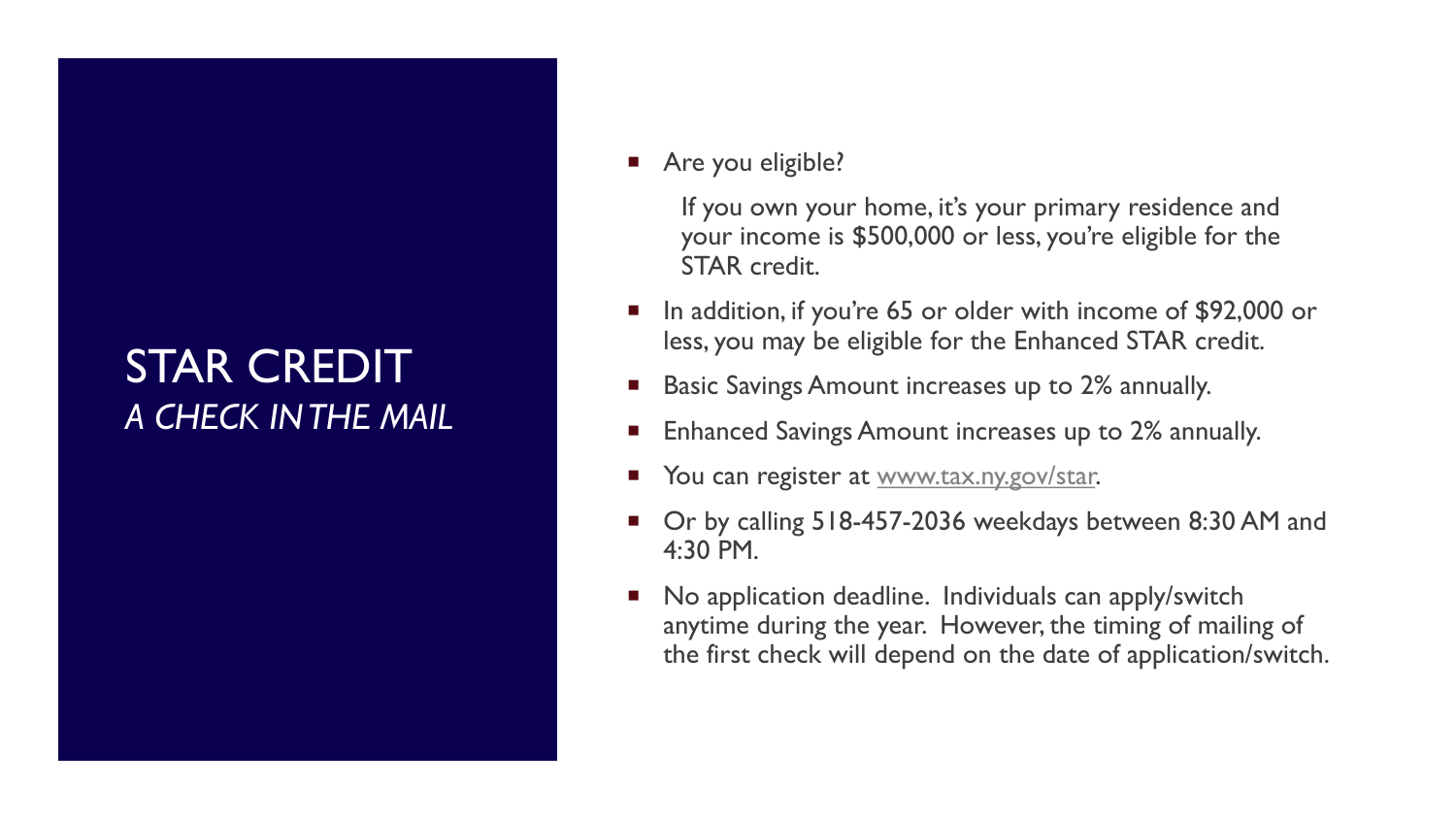## SENIOR CITIZEN EXEMPTION

- Property owner(s) who are 65 years of age by May 01 and whose gross income is less than \$37,399.99.
- The calculation of income **does not allow** for the deduction of medical expenses.
- Savings are based on a sliding scale.
- Must be renewed annually.
- Application deadline is May 01 of each year.
- **NEW 2022: Town/Village Board adopted to forego 467** renewals for 2022 which makes it possible for senior citizens to have their 2022 exemptions renewed automatically.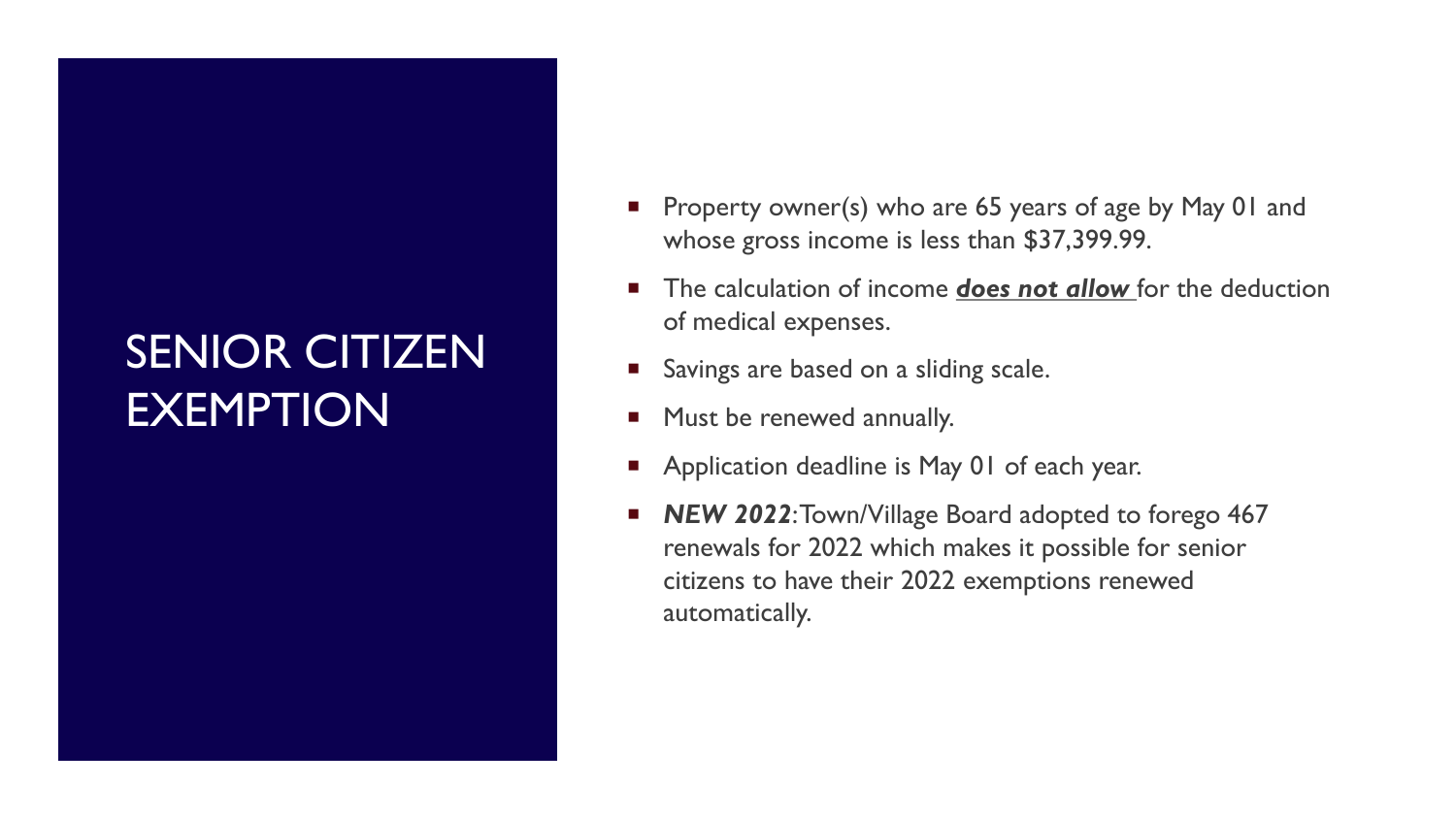## **VETERANS EXEMPTIONS**

- $\mathcal{L}_{\mathcal{A}}$ Honorably -discharged American veterans, having served during a qualifying period of war, as specifically identified in the NYS Real Property Tax Law may qualify.
- Calculation of veterans' exemption benefits is formulaic and is tied to home value "caps," as established by law .
- Proof of service/discharge (form DD-214) must accompany a timely filing of an application by the May 01 filing deadline.